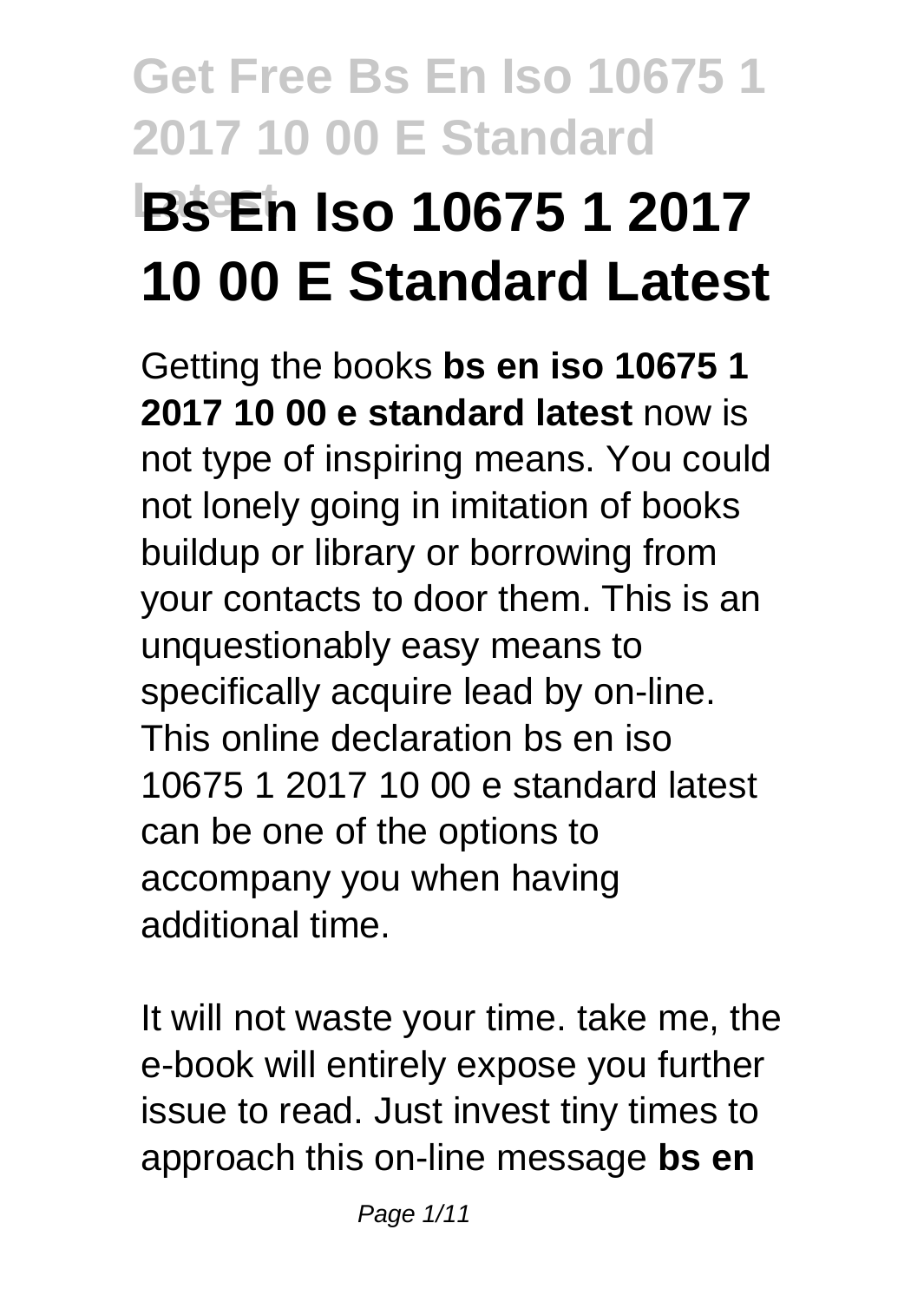**Latest iso 10675 1 2017 10 00 e standard latest** as skillfully as evaluation them wherever you are now.

#### **Bs En Iso 10675 1**

ISO 10675-1:2008 specifies acceptance levels for indications from imperfections in butt welds of steel, nickel, titanium and their alloys detected by radiographic testing. If agreed, the acceptance levels may be applied to other types of welds or materials.

**BS EN ISO 10675-1:2013 - Nondestructive testing of welds ...** BS EN ISO 10675-1:2016: Title: Nondestructive testing of welds. Acceptance levels for radiographic testing. Steel, nickel, titanium and their alloys: Status: Current, Under review: Publication Date: 31 January 2017: Page 2/11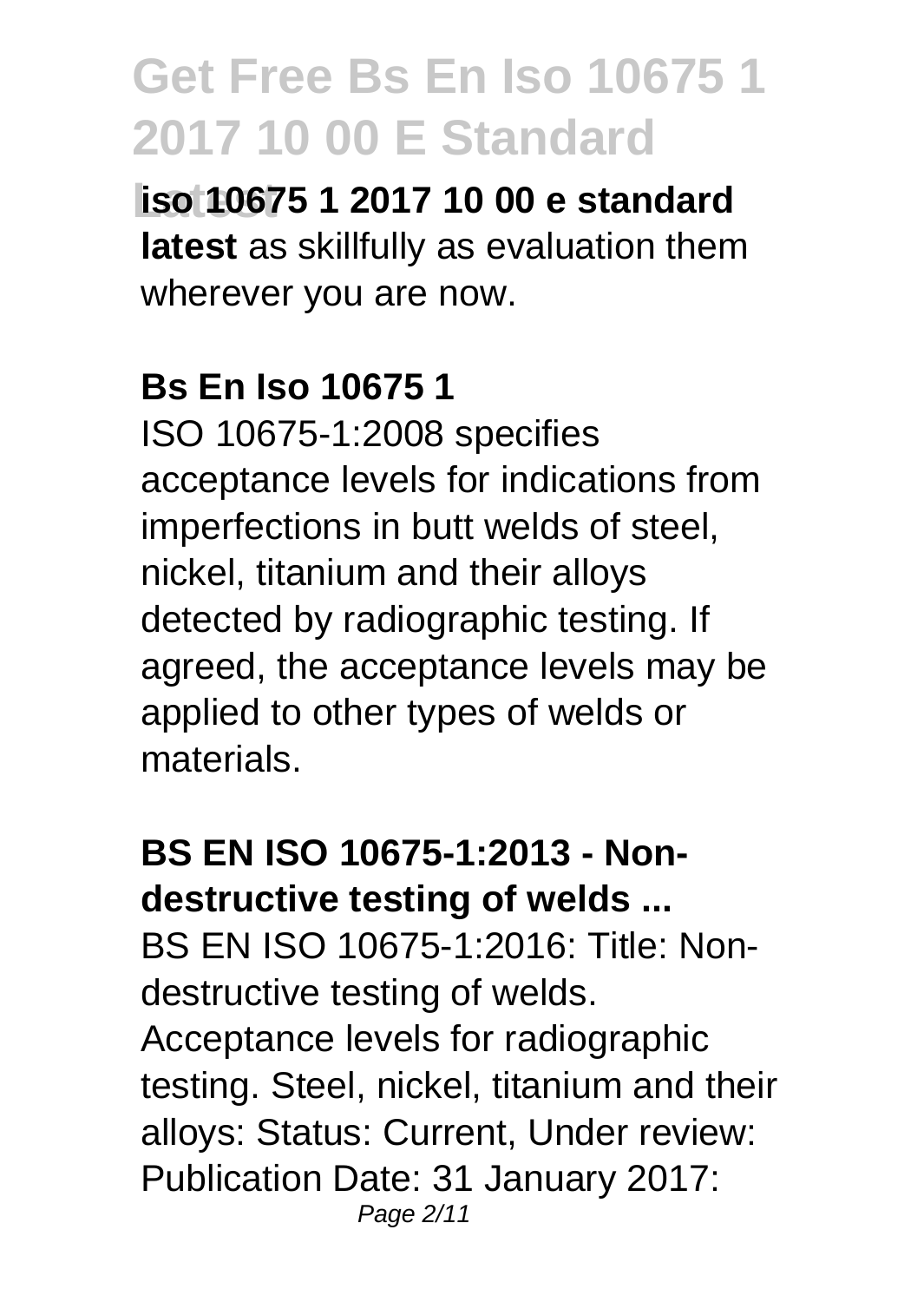**Normative References (Required to** achieve compliance to this standard) ISO 5817, ISO 6520-1, ISO 17636-2, ISO 17636-1, ISO 17637: Informative References(Provided for Information ...

#### **BS EN ISO 10675-1:2016 - Nondestructive testing of welds ...**

A list of all parts in the ISO 10675series can be found on the ISO website. 1 Scope This document specifies acceptance levels for indications from imperfections in butt welds of steel, nickel, titanium and their alloys detected by radiographic testing. If agreed, the acceptance levels can be applied to other types of welds or materials.

#### **ISO 10675-1:2016(en), Nondestructive testing of welds ...** This standard BS EN ISO

Page 3/11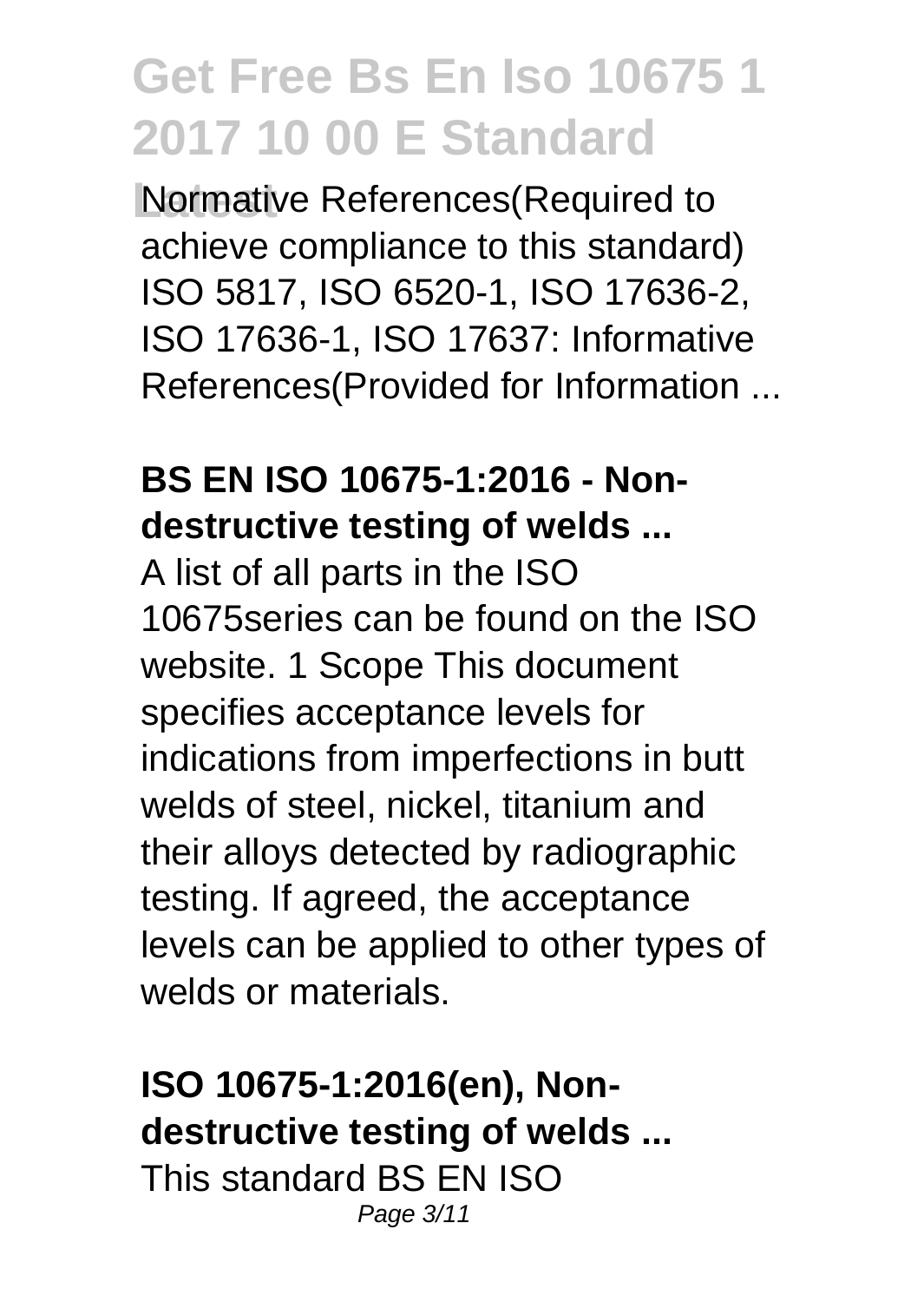**Latest** 10675-1:2016 Non-destructive testing of welds. Acceptance levels for radiographic testing is classified in these ICS categories: 25.160.40 Welded joints and welds; This document specifies acceptance levels for indications from imperfections in butt welds of steel, nickel, titanium and their alloys detected by radiographic testing. If agreed, the acceptance levels can be ...

#### **BS EN ISO 10675-1:2016 Nondestructive testing of welds ...**

BS EN ISO 10675-1:2013 Nondestructive testing of welds. Acceptance levels for radiographic testing. Steel, nickel, titanium and their alloys (British Standard)

### **BS EN ISO 10675-1:2013 - Nondestructive testing of welds ...**

Page 4/11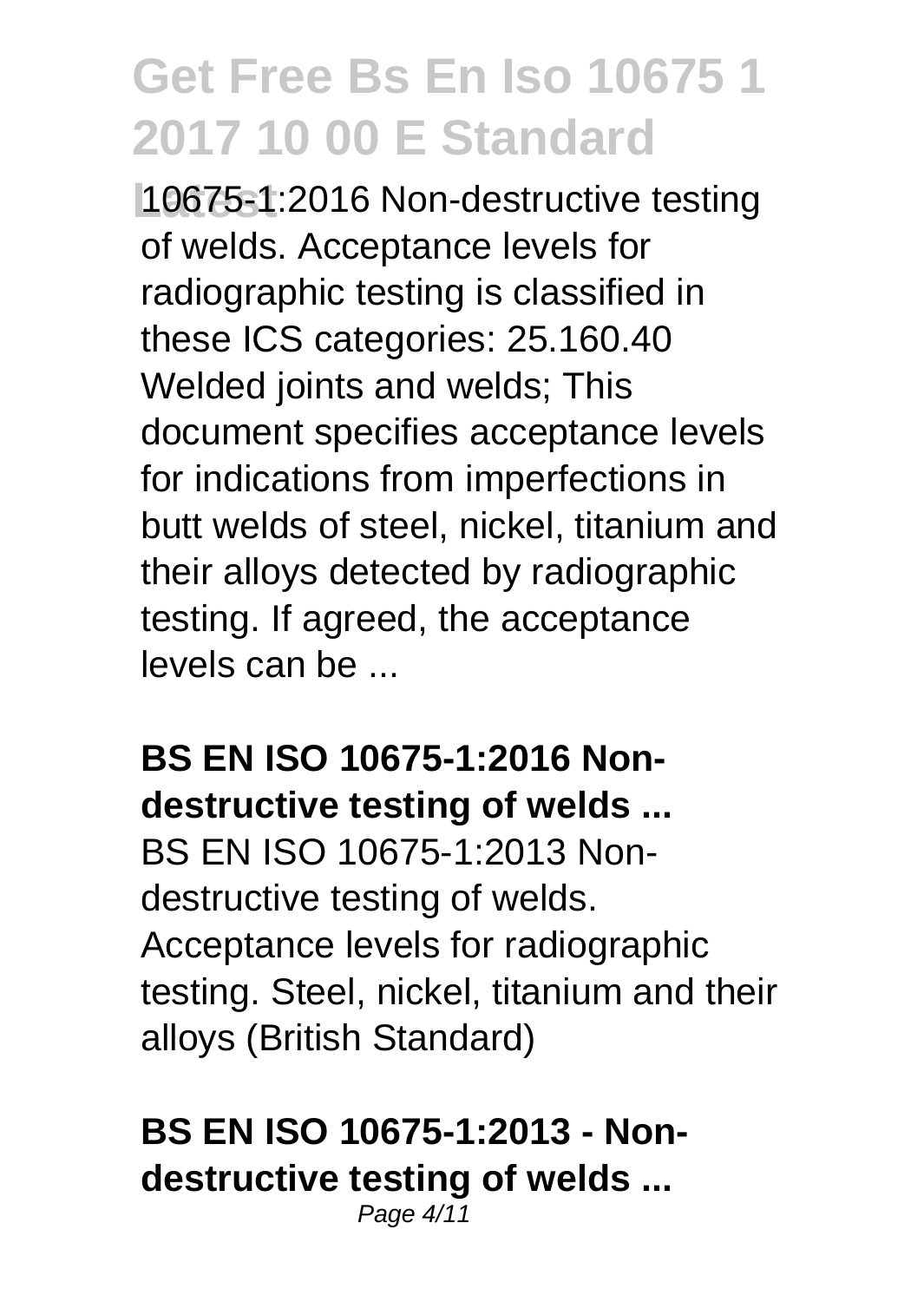**Latest** Read online Bs En Iso 10675 1 2016 Non Destructive Testing Of Welds book pdf free download link book now. All books are in clear copy here, and all files are secure so don't worry about it. This site is like a library, you could find million book here by using search hox in the header.

### **Bs En Iso 10675 1 2016 Non Destructive Testing Of Welds ...**

ISO 10675-1:2016 specifies acceptance levels for indications from imperfections in butt welds of steel, nickel, titanium and their alloys detected by radiographic testing. If agreed, the acceptance levels can be applied to other types of welds or materials. The acceptance levels can be related to welding standards, application standards, specifications or codes. This document assumes that Page 5/11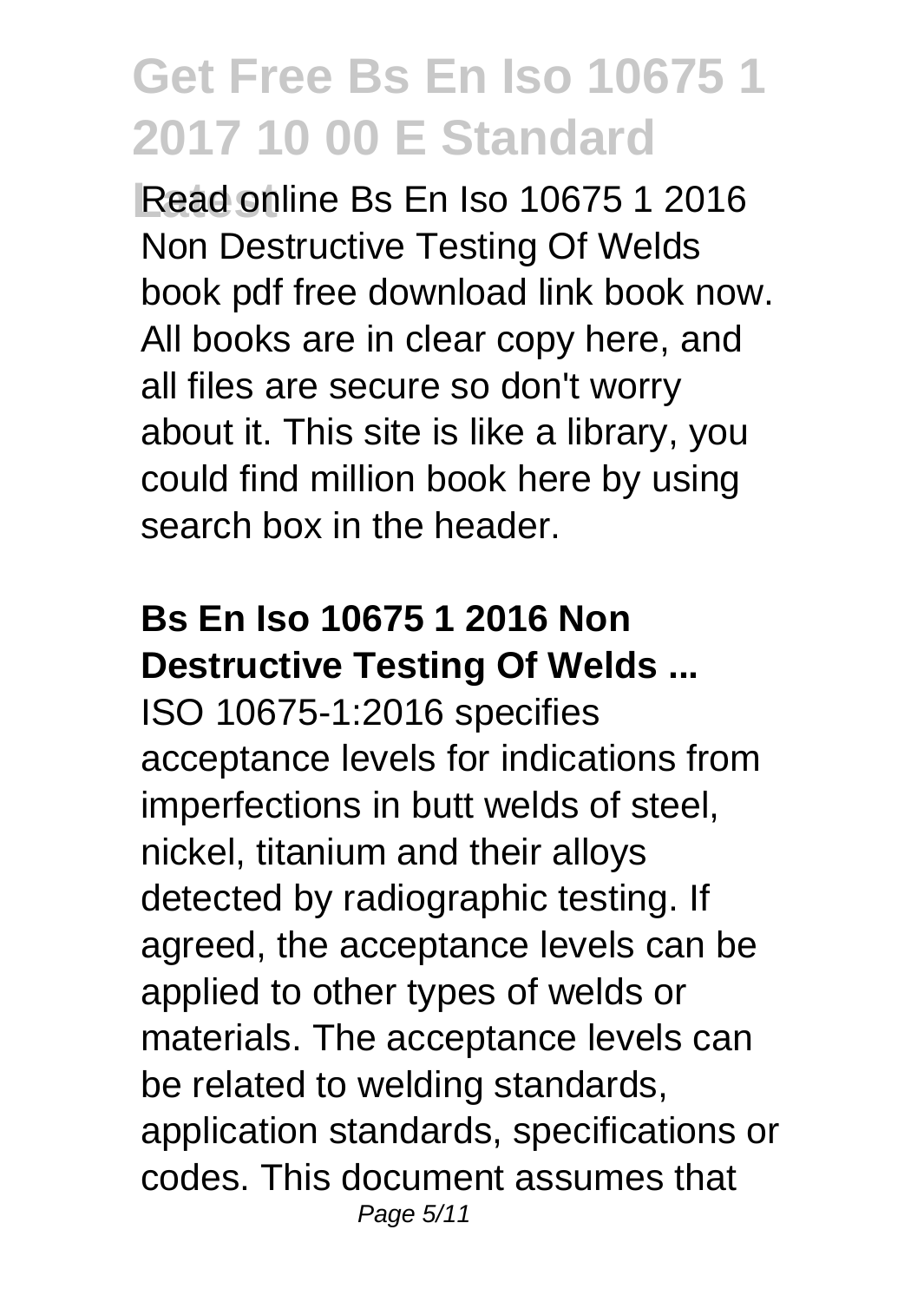**ISO - ISO 10675-1:2016 - Nondestructive testing of welds ...** BS EN ISO 10675-1:2013 Nondestructive testing of welds – Acceptance levels for radiographic testing – Part 1: Steel, nickel, titanium and their alloys prEN ISO 10675-1 rev Under Approval: ISO 10675-1:2008 Non-destructive testing of welds – Acceptance levels for radiographic testing – Part 1: Steel, nickel, titanium and their alloys : BS EN ISO 10675-2:2013 Non-destructive testing  $of \dots$ 

#### **Radiographic Testing (R?)**

Superseded by BS EN ISO 10675-1 Part 2: 2008 Evaluation of welded joints in aluminium and its alloys by radiography. Acceptance levels Page 6/11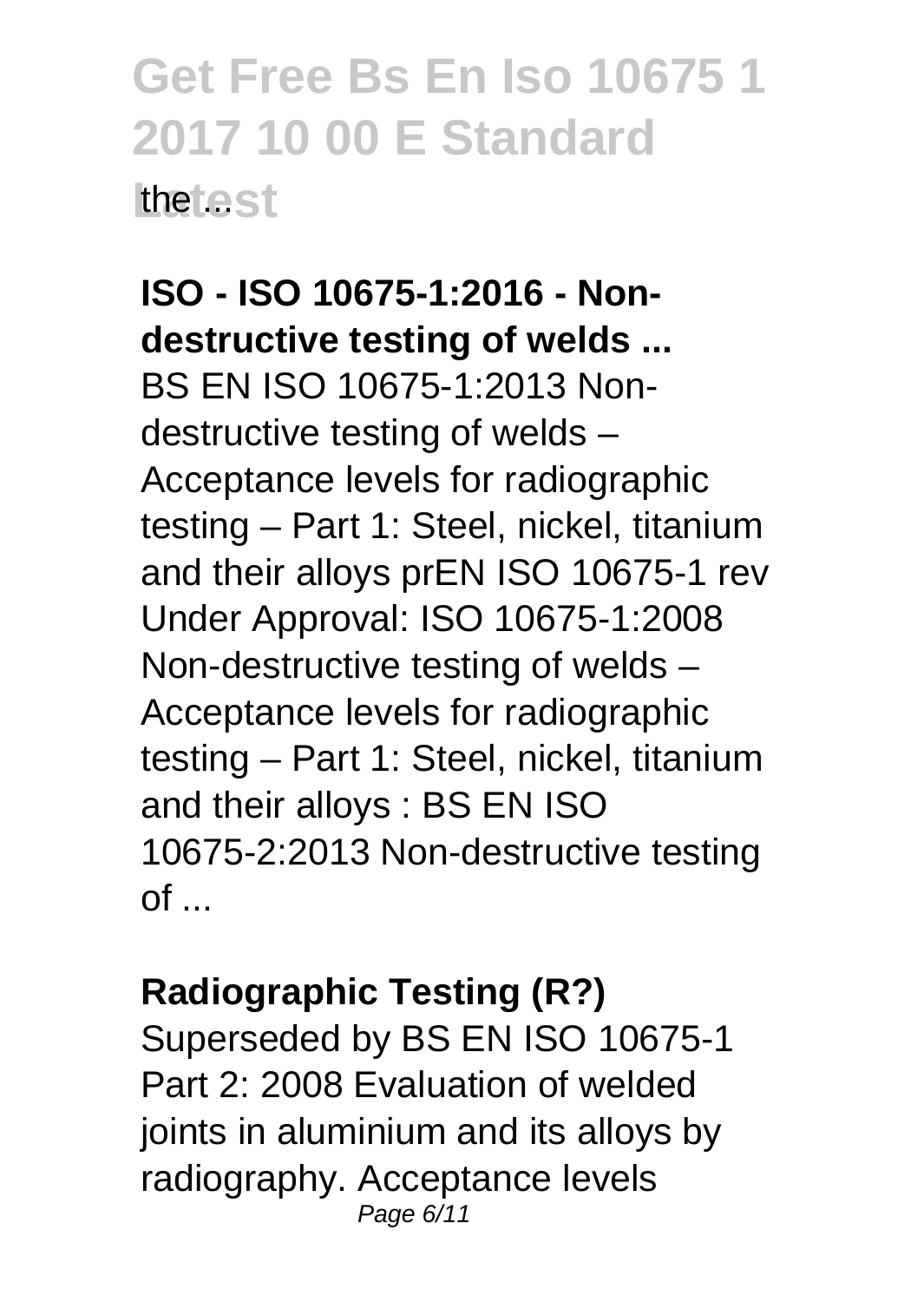**Superseded by BS EN ISO 10675-2.** BS EN 14728: 2005 Imperfections in thermoplastic welds. BS EN 15617: 2009 Nondestructive testing of welds. Time-of-flight diffraction technique (TOFD). Acceptance levels Superseded by BS EN ISO 15626. BS  $FN$  16018: 2011

### **Common UK standards for Quality and Testing - TWI**

BS EN ISO 17636-1:2013 BRITISH STANDARD National foreword This British Standard is the UK implementation of EN ISO 17636-1:2013. Together with BS EN ISO 17636-2:2013, it supersedes BS EN 1435:1997, which is withdrawn. The UK participation in its preparation was entrusted to Technical Committee WEE/46, Non-destructive testing. A list of organizations represented on this Page 7/11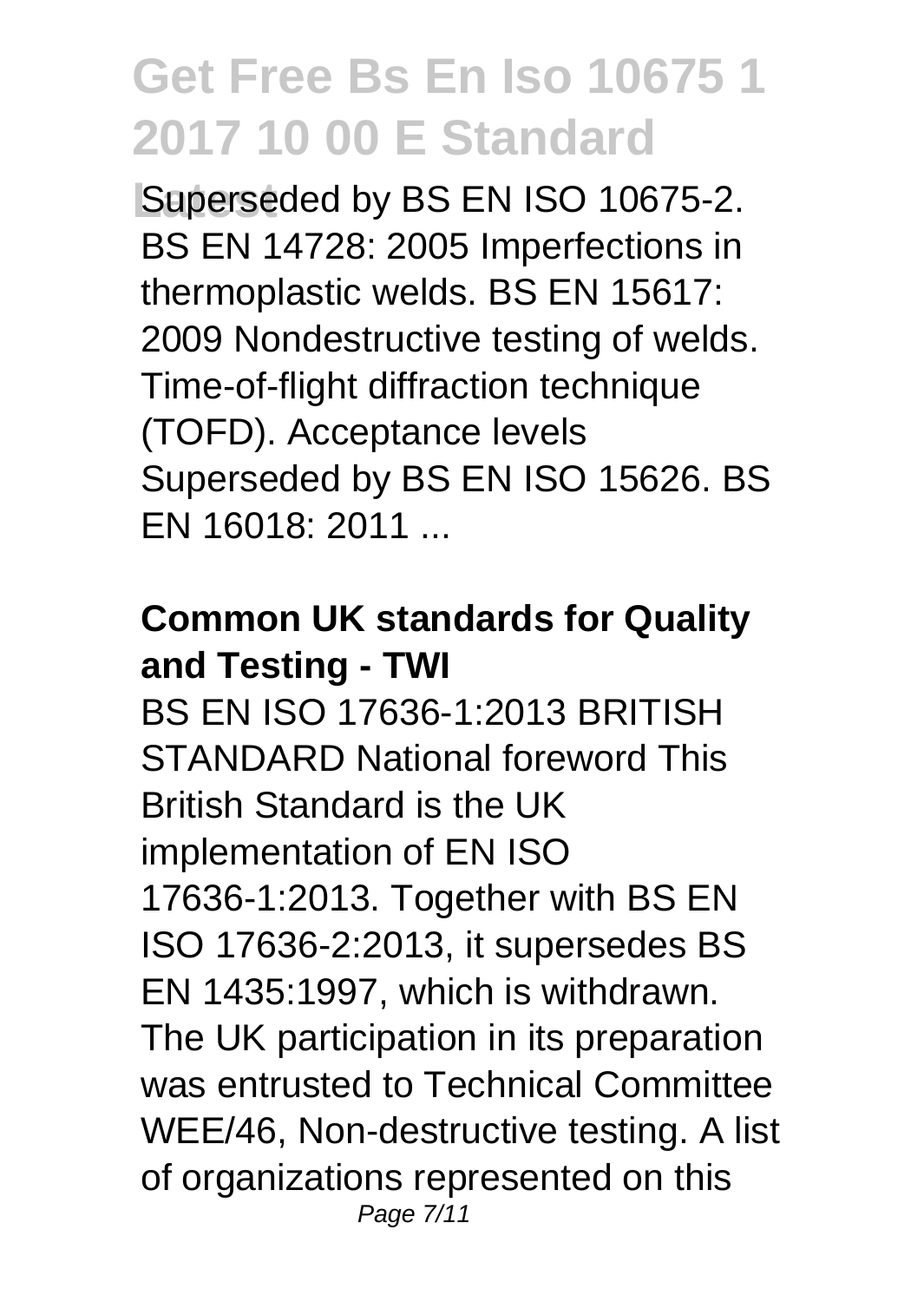**Lommittee can be ...** 

### **Non-destructive testing of welds — Radiographic testing**

BS EN ISO 10675-1 January 31, 2017 Non-destructive testing of welds — Acceptance levels for radiographic testing Part 1: Steel, nickel, titanium and their alloys A description is not available for this item.

### **BSI - BS EN ISO 10675-1 - Nondestructive testing of welds ...** Buy BS EN ISO 10675-1:2016 by BSi (ISBN: 9780580876233) from Amazon's Book Store. Everyday low prices and free delivery on eligible orders.

### **BS EN ISO 10675-1:2016: Amazon.co.uk: BSi: 9780580876233**

**...**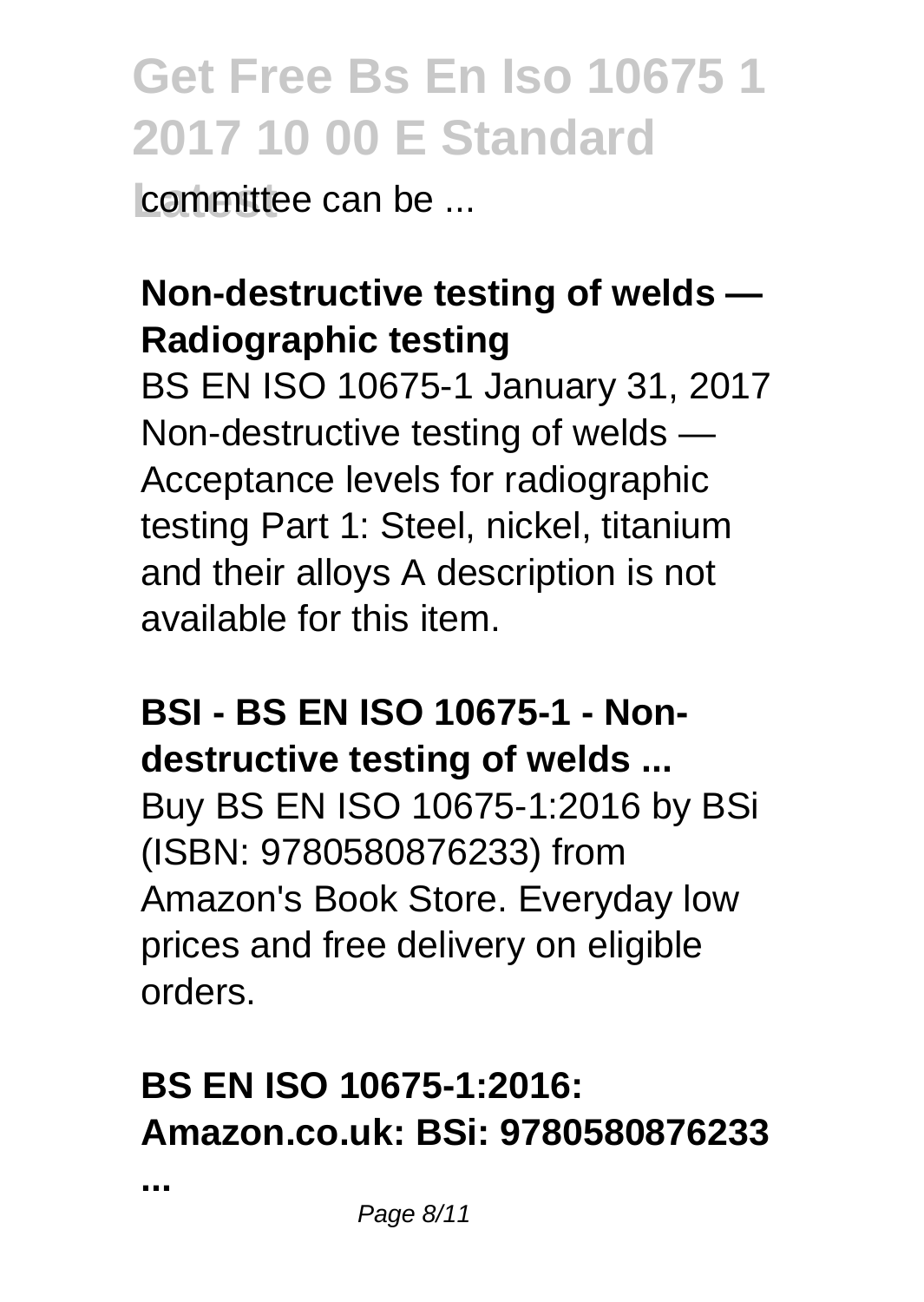**Latest** BS EN ISO 10675-1:2016 Nondestructive testing of welds. Acceptance levels for radiographic testing. Steel, nickel, titanium and their alloys (British Standard)

#### **BS EN ISO 10675-1:2016 - Nondestructive testing of welds ...**

Full Description ISO 10675-1:2016 specifies acceptance levels for indications from imperfections in butt welds of steel, nickel, titanium and their alloys detected by radiographic testing. If agreed, the acceptance levels can be applied to other types of welds or materials.

#### **ISO 10675-1:2016 - Techstreet**

BS EN ISO 10675-1, 2017 Edition, January 31, 2017 - Non-destructive testing of welds — Acceptance levels for radiographic testing Part 1: Steel, Page 9/11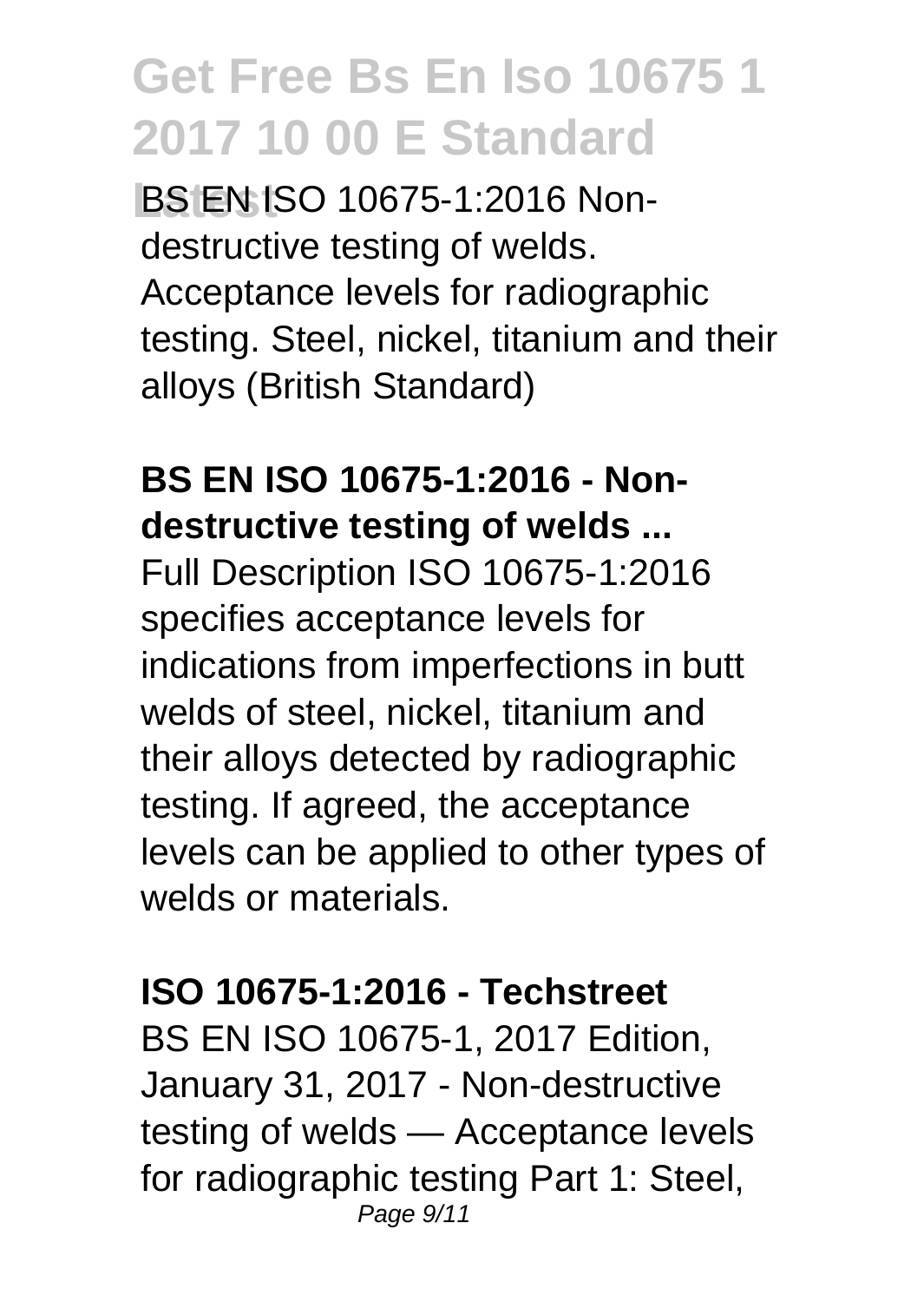**Latest** nickel, titanium and their alloys There is no abstract currently available for this document

#### **BS EN ISO 10675-1 : Nondestructive testing of welds ...**

BS EN ISO 10675-2:2017 specifies acceptance levels for indications from imperfections in aluminium butt welds detected by radiographic testing. If agreed, the acceptance levels can be applied to other types of welds or materials. The acceptance levels can be related to welding standards, application standards, specifications or codes.

### **BS EN ISO 10675-2:2017 - Techstreet**

BS EN ISO 23277:2009 National foreword This British Standard is the UK implementation of EN ISO Page 10/11